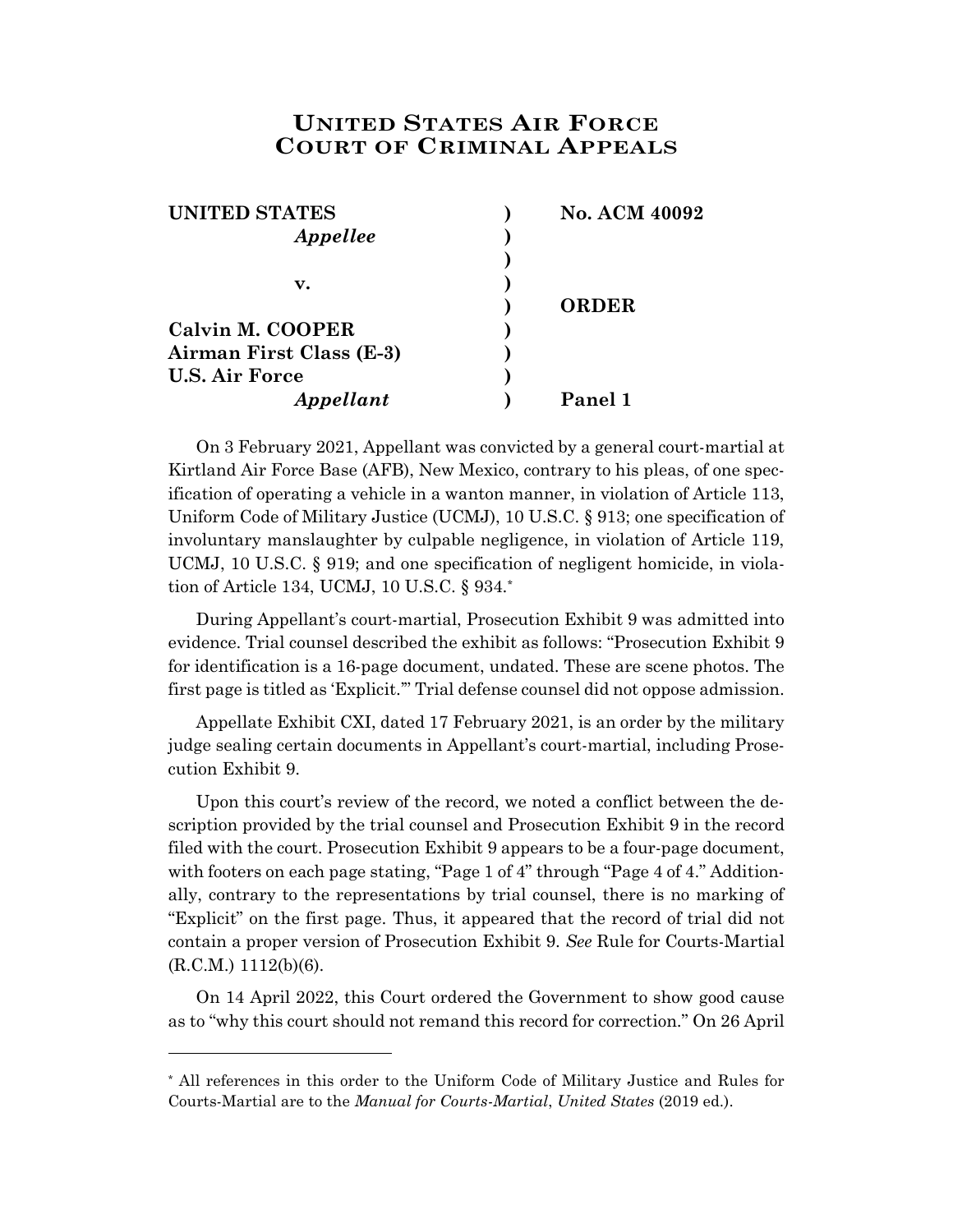2022, the Government responded stating the Air Force Appellate Operation Division (JAJG) "cannot confirm the accurate contents of Prosecution Exhibit 9 from its own copy of the record and cannot access the original copy of the record maintained at Kirtland AFB due to geographic distance." The Government acknowledged that "[g]iven the sensitivities of dealing with sealed materials, correcting the record would prove very difficult without a remand and military judge involvement. Thus, this case should be sent back to the military judge to correct the record of trial, in accordance with R.C.M. 1112(d)."

Additionally, on 27 April 2022, in a "Consent Motion for Leave to File Motion to Remand for Correction Under R.C.M. 1112(d)," the Government advised this court that "pages from Appellate Exhibit LIX—a defense motion to compel the production of an expert consultant—are also missing from the Record of Trial. Specifically, the four listed attachments to this defense motion are missing." The Government requests any remand order from this court require correction of Appellate Exhibit LIX; Appellant consents to this motion.

R.C.M. 1112(d) provides for correction of a record of trial found to be incomplete or defective after authentication. R.C.M.  $1112(d)(2)$ –(3) describes the procedure for the military judge to take corrective action for an incomplete record. The court notes that R.C.M.  $1112(d)(2)$  requires notice and opportunity for the parties to examine and respond to the proposed correction.

Accordingly, it is by the court on this 28th day of April, 2022,

## **ORDERED:**

The record of trial in Appellant's case is returned to the Chief Trial Judge, Air Force Trial Judiciary, for correction under R.C.M. 1112(d) to account for the complete and correct version of Prosecution Exhibit 9, complete version of Appellate Exhibit LIX, and any other portion of the record that is determined to be missing or defective hereafter, after consultation with the parties. *See* Article  $66(g)$ , UCMJ, 10 U.S.C. §  $866(g)$ ; R.C.M. 1112(d)(2)–(3). Thereafter, the record of trial will be returned to this court for completion of its appellate review under Article 66(d), UCMJ, 10 U.S.C. § 866(d).

The record of trial will be returned to the court not later than **31 May 2022**. If the record cannot be returned to the court by that date, the Government will